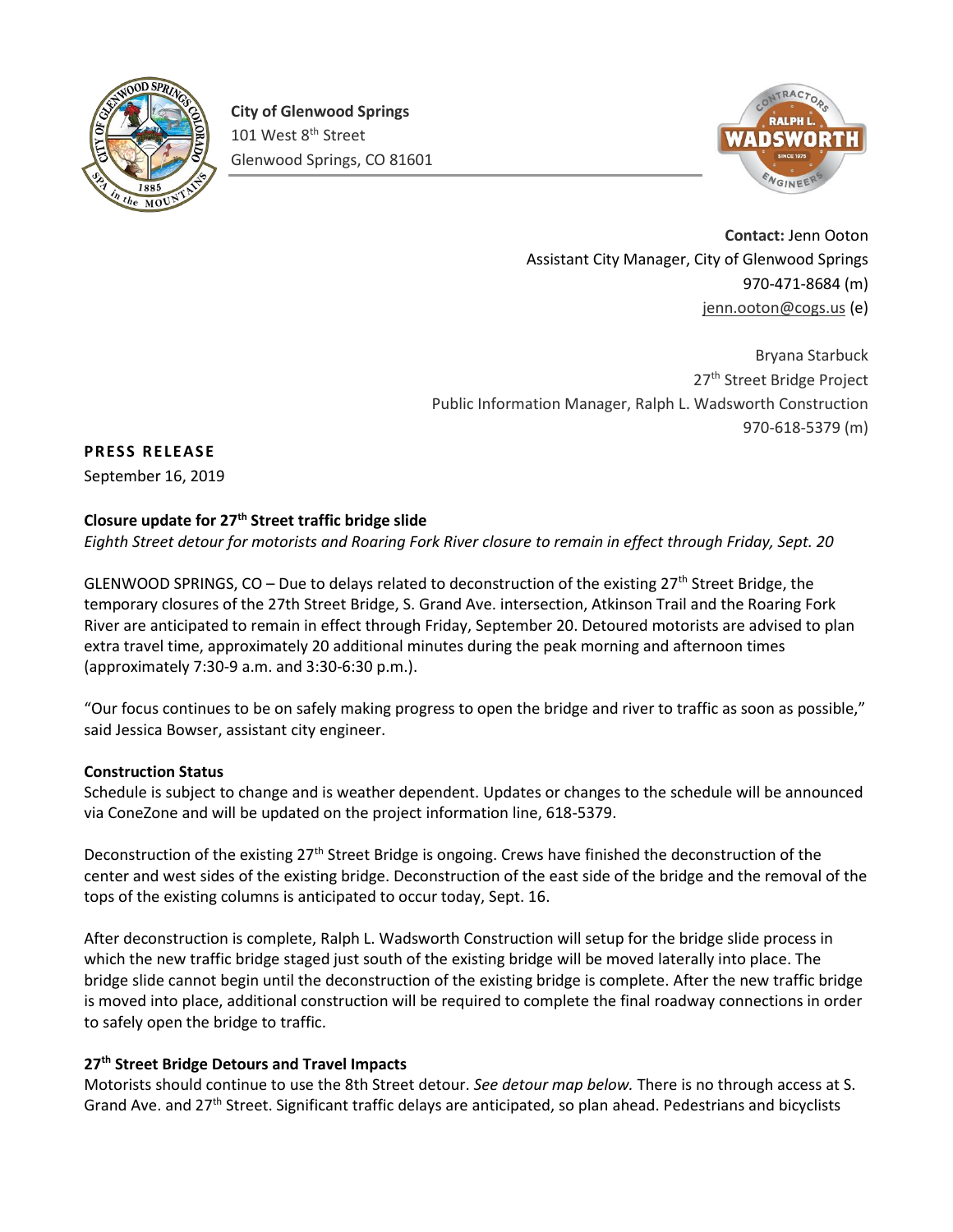should continue to use Old Cardiff Bridge or the 14<sup>th</sup> Street Bridge as alternate routes for 27<sup>th</sup> Street Bridge and Atkinson Trail. Local business and residential access will remain open with detours.

#### **Roaring Fork River Access**

Until it is safe for passage under the  $27<sup>th</sup>$  Street Bridge construction area, there is no through river access at  $27<sup>th</sup>$ Street. All river users must eddy-out at or before 3-Mile Creek or put-in downstream of the 27<sup>th</sup> Street Bridge. Through access on the Roaring Fork River is anticipated reopen concurrently with the bridge. Call before you float to hear the latest river status, 618-5379.

### **6 th Street Roundabout Work Underway**

Landscape installation work at the  $6<sup>th</sup>$  Street roundabout will have to comply with Colorado Department of Transportation restrictions related to construction in the peak travel times. Crews will begin work daily after 9 a.m. and will be off the road at 3 p.m.

Periodic lane closures and brief traffic holds may occur in the vicinity of 6th and Colo. Highway 82. Please use caution and follow all construction and safety signs. Although crews will attempt to avoid work during peak hours, motorists should anticipate delays and allow extra travel time on approach to the 6th and Colo. 82 interchange and the I-70 116 exit.

### **Project Information**

Webpage: [cogs.us/27thStreetBridge |](http://cogs.us/441/27th-Street-Bridge) Email[: 27thStreetBridge@gmail.com](mailto:27thStreetBridge@gmail.com) | Phone (call or text): 970-618-5379

To receive the ConeZone email updates, contact the project team or subscribe to the "Glenwood Springs News" list via [cogs.us/NotifyMe.](http://www.cogs.us/NotifyMe)